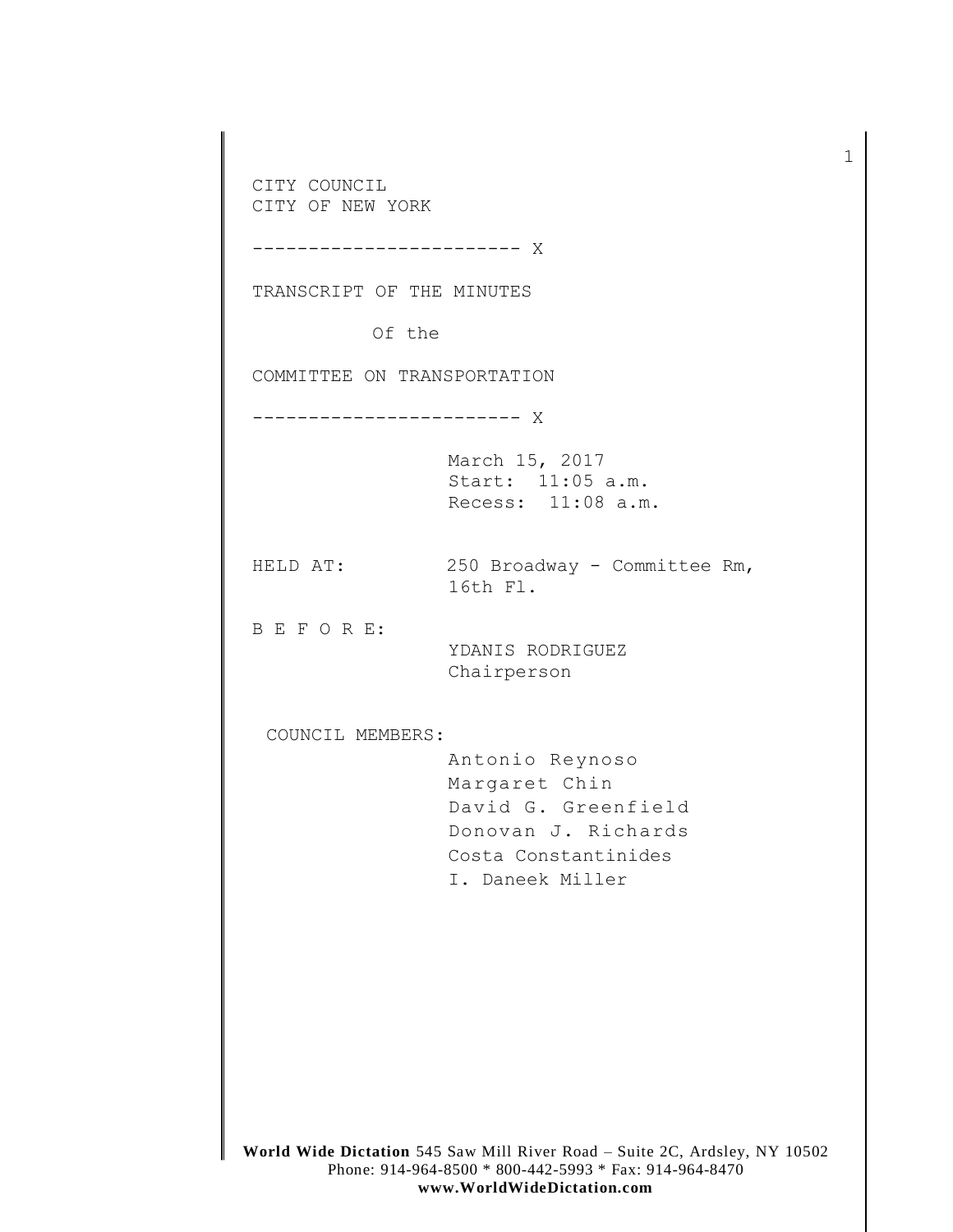CHAIR RODRIGUEZ: Morning everyone. Welcome to today's hearing of the City Council Transportation Committee. I am Ydanis Rodriguez, THE Chair of the Committee. First, let me recognize my colleague who is here, Council Member Reynoso, Chin, Greenfield, Richards, Constantinides, Miller. Today we will be voting on two important pieces of legislation that I have introduced related to the taxi industry. Proposed Intro 1474-A will lower the medallion transfer tax. In proposing Intro 1475-A will remove many restrictions related to the transferability of taxi medallions including eliminating so called in the vehicle medallions. By addressing some of the variers of medallion ownership this bill have the potential to explore motionary investments in the yellow taxi industry. We will also be voting on proposing Intro 71-A, introduced by Council Member Maisel. We require to DOT to start [inaudible 00:01:51] in the city which are an issue in many communities when owners are only able to keep up with it sometimes over [inaudible 00:02:00] expense of maintaining this tiny [inaudible 00:02:02] private roadway. I would like to thank the administration, especially TOC and DOT, as well as

**World Wide Dictation** 545 Saw Mill River Road – Suite 2C, Ardsley, NY 10502 Phone: 914-964-8500 \* 800-442-5993 \* Fax: 914-964-8470 **www.WorldWideDictation.com**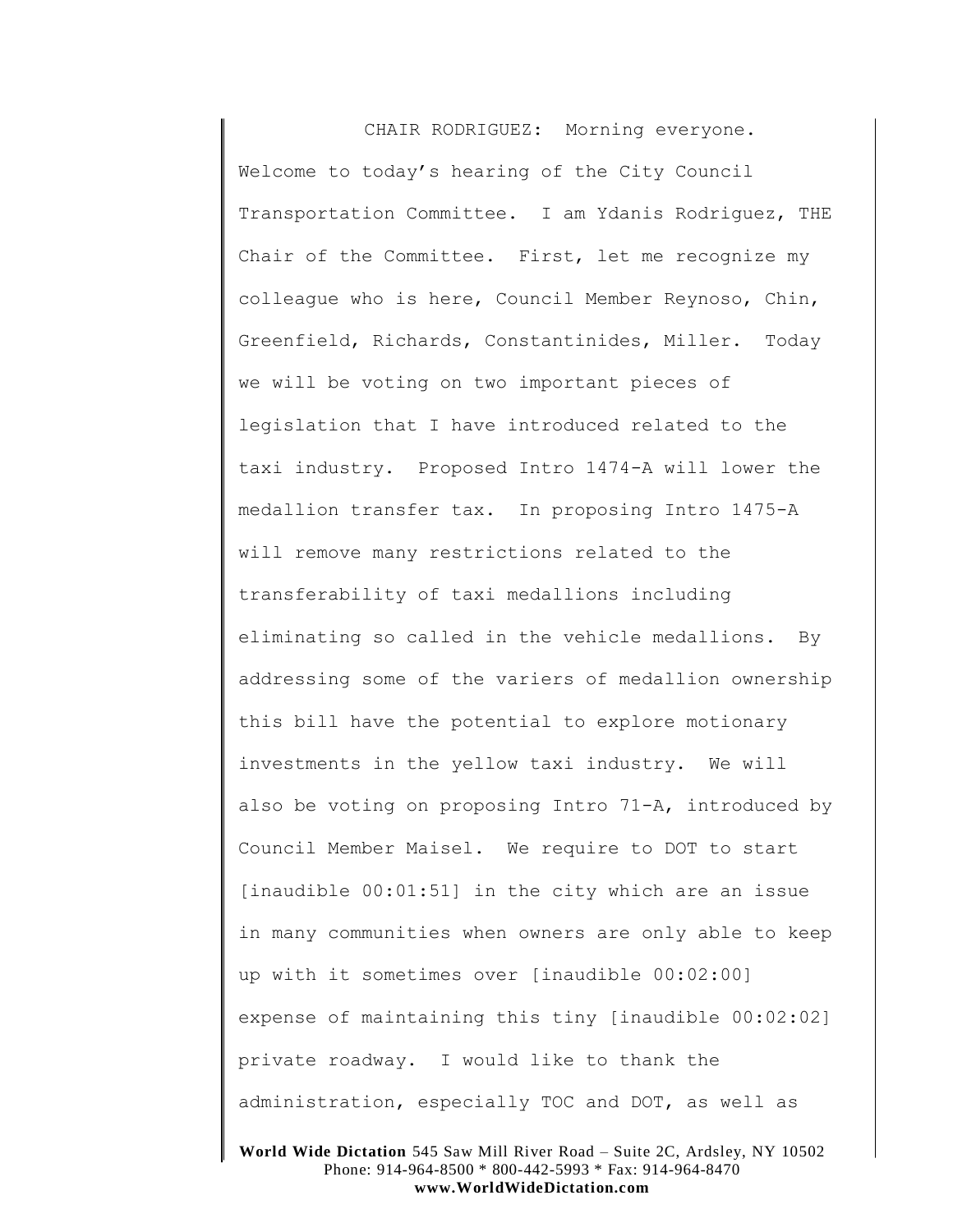Speaker Melissa Mark-Viverito for working with us on this important piece of legislation. I now call for a vote on these three bills. I recommend [inaudible 00:02:20] voting ask the clerk to please call the roll.

CLERK: William Martin, Committee Clerk, roll call vote Committee on Transportation. Chair Rodriguez?

CHAIR RODRIGUEZ: Aye. CLERK: Chin? COUNCIL MEMBER CHIN: Aye on all. CLERK: Greenfield? COUNCIL MEMBER GREEFIELD: Aye. CLERK: Richards? COUNCIL MEMBER RICHARDS: Aye. CLERK: Constantinides? COUNCIL MEMBER CONSTANTINIDES: Aye. CLERK: Miller? COUNCIL MEMBER MILLER? Aye. CLERK: Reynoso? COUNCIL MEMBER REYNOSO: Aye. CLERK: By a vote of 7 in the affirmative, 0 negative and no abstentions, all items have been adopted by the Committee.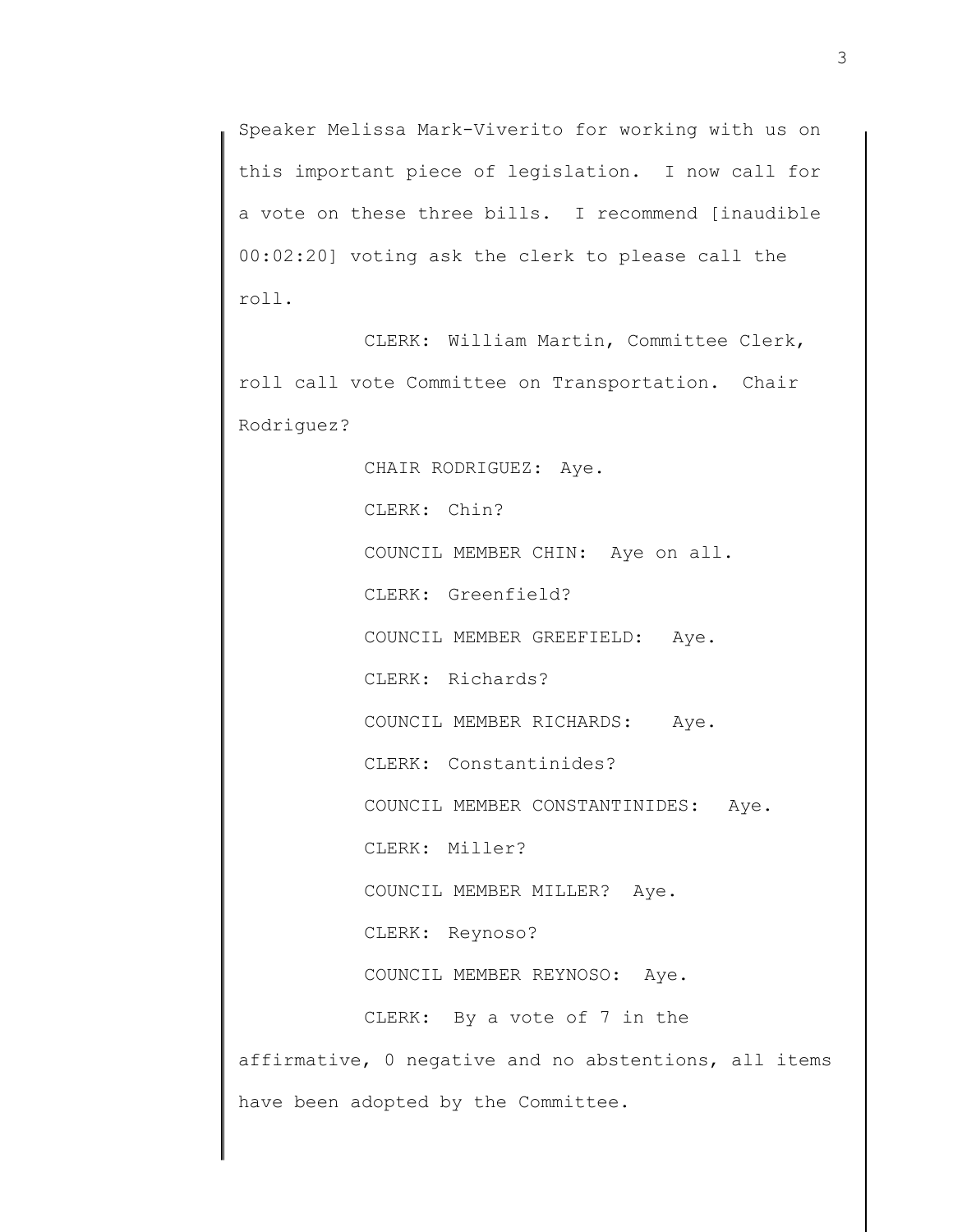CHAIR RODRIGUEZ: Thank you, especially Council Member Chin for being patient, waited for all of us. This hearing is adjourned.